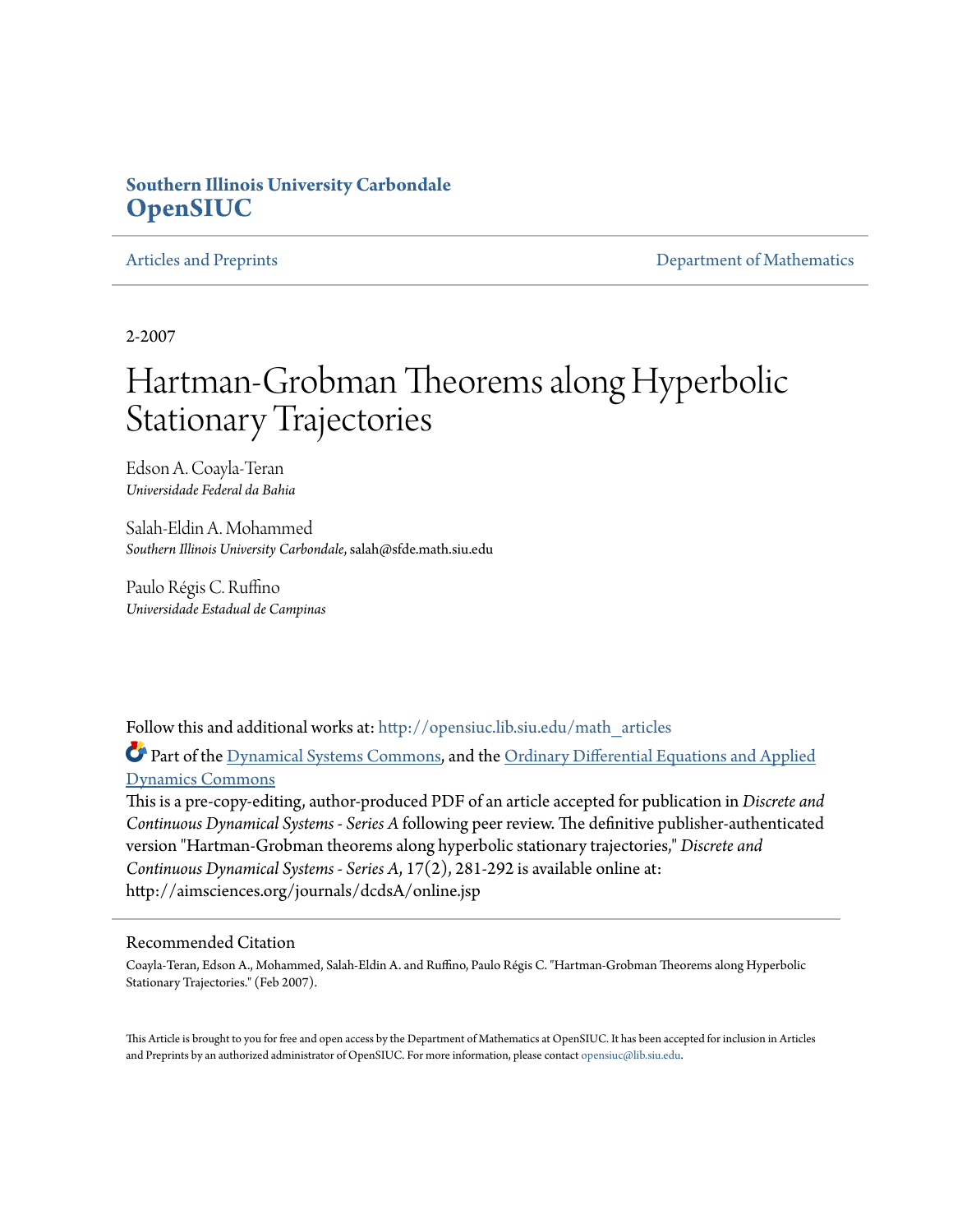## Hartman-Grobman theorems along hyperbolic stationary trajectories

Edson A. Coayla-Teran

Instituto de Matemática - UFBA. Av. Ademar de Barros  $s/n$ , 40170-110 Salvador-BA, Brazil. e-mail: eact@im.ufba.br.

 $Salah-Eldin A. Mohammed<sup>1</sup>$ 

Department of Mathematics, Southern Illinois University at Carbondale, Carbondale, Illinois 62901, e-mail: salah@sfde.math.siu.edu

and

Paulo Régis C. Ruffino<sup>2</sup> Departamento de Matemática, Universidade Estadual de Campinas, 13.081-970 - Campinas - SP, Brazil. e-mail: ruffino@ime.unicamp.br

#### Abstract

We extend the Hartman-Grobman theorems on discrete random dynamical systems (RDS), proved in [7], in two directions: For continuous RDS and for hyperbolic stationary trajectories. In this last case there exists a conjugacy between traveling neighbourhoods of trajectories and neighbourhoods of the origin in the corresponding tangent bundle. We present applications to deterministic dynamical systems.

Key words: Random dynamical systems, Hartman-Grobman theorems, hyperbolic stationary trajectories.

MSC2000 subject classification: 93E99, 37D40, 34A34, (37H15).

<sup>1</sup>Project supported by FAPESP grant no. 02/01095-0.

<sup>&</sup>lt;sup>2</sup>Research partially supported by CNPq grant  $n^{\circ}$  301112/2003 – 7.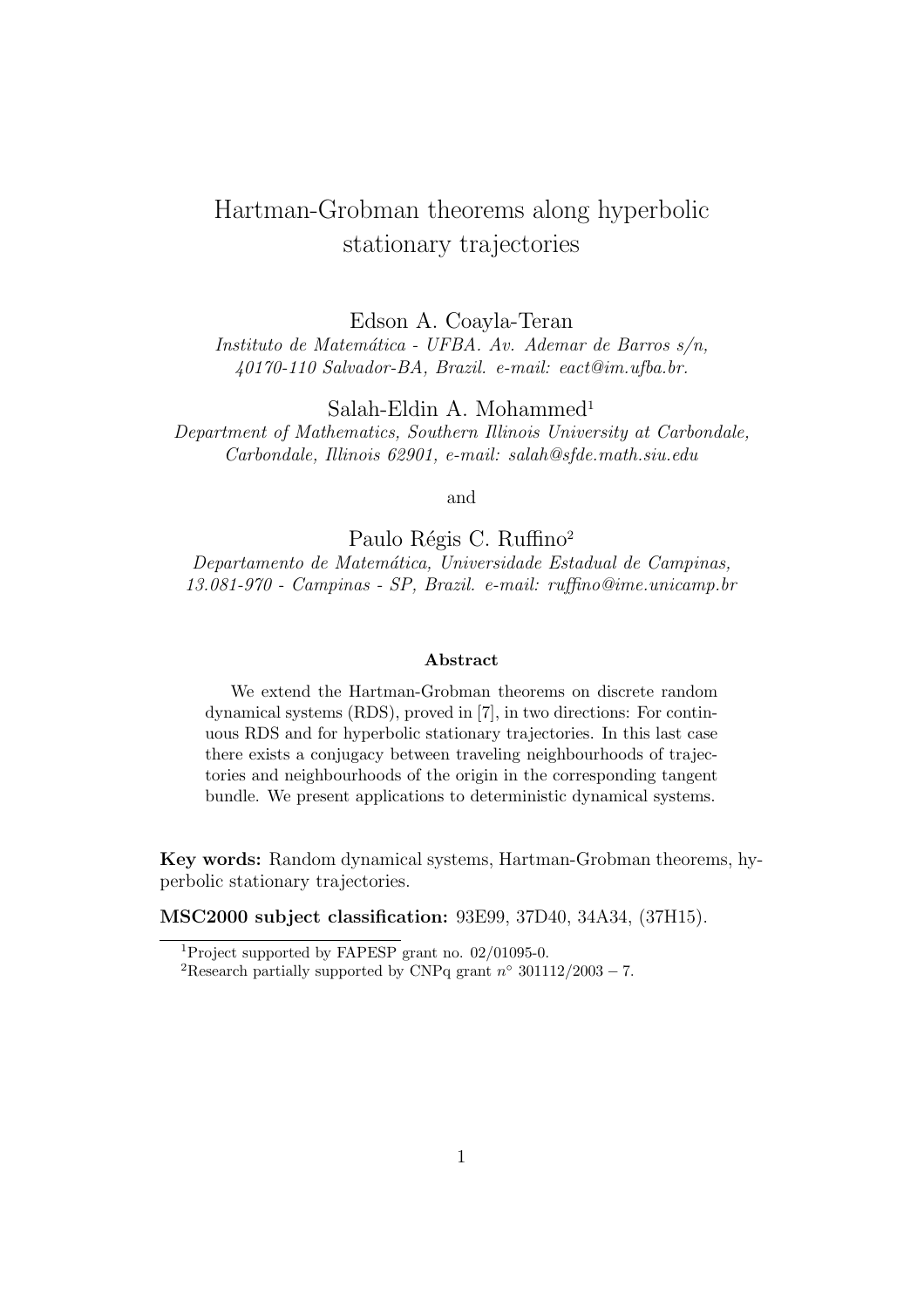### 1 Introduction

The celebrated Hartman-Grobman theorem (HGT, for short) plays a fundamental rule in the theory of dynamical systems. Essentially, among other features, it allows one to make topological classification of the dynamics in a neighbourhood of hyperbolic fixed points. This classification is based on the existence of a conjugacy of the local dynamics with the linearized system at a hyperbolic fixed point. For the original papers we mention Hartman [10] and [11], and Grobman [9].

One of the first results concerning HGT in random dynamical systems (RDS, for short) is due to Wanner [19] for discrete systems. His argument was based on random difference equation, such that the construction was made  $\omega$ -wise. His proof is completed by showing that the choice of random homeomorphisms is, in fact, measurable. In our intrinsic approach, Coayla-Teran and Ruffino [7], we have looked for the conjugacy in an appropriate Banach space of random homeomorphisms. The arguments in there correspond to an apropriate extension of the deterministic arguments, with the state space enlarged by the probability space. Hence the norms and other constants were composed with  $L^1(\Omega)$  norm.

Here, we extend the Hartman-Grobman theorems on discrete RDS in two directions: For continuous (hyperbolic) RDS and for hyperbolic stationary trajectories. In this last case we mean that there exists a conjugacy between traveling neighbourhoods of the trajectory and neighbourhoods of the origin in the corresponding tangent bundle, see figure 1 in Section 4.

The proofs of the main results in this article are applications of the local discrete random HGT, analogous to deterministic case, where the proof of the continuous version uses the discrete version, see Palis and de Melo [14]).

The article is organized as follows: In Section 2 we present preliminaries results; mainly the HGT for hyperbolic random fixed point, Theorem 2.1. This result was originally proved in [7] and as we said before, this is a key result to the proof of the other theorems in this article. In Section 3 we present the first extension: we lift the fixed point hypothesis and consider hyperbolic stationary orbits on discrete systems. Section 4 starts extending the HGT to continuous RDS, still in this section we show the continuous version for stationary trajectories. Finally, in Section 5 we present direct applications of the random versions of HGT to chaotic deterministic dynamical systems.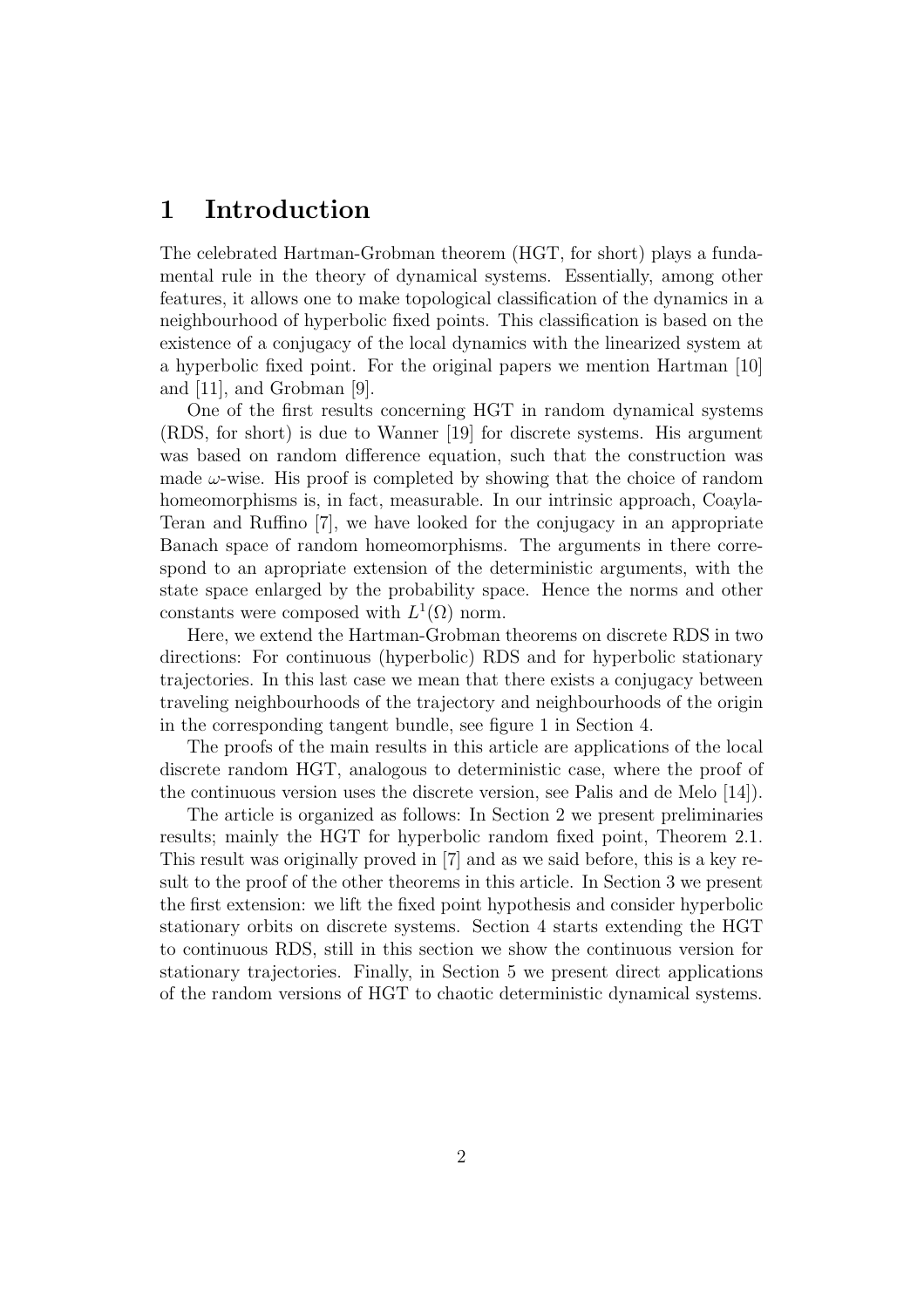### 2 Definitions and preliminary results

In this section we present the main technical tools we shall use in the proofs of next sections. It can be skipped if the reader is already familiarized with random dynamical systems (RDS) in terms of cocycle theory, as in L. Arnold [1].

### 2.1 Random norm and stationary trajectory

To set up the notation let  $(\theta_t)$  be a group of ergodic transformations on the probability space  $(\Omega, \mathcal{F}, \mathbb{P})$ , where  $t \in \mathbb{T}$ , with  $\mathbb{T} = \mathbb{Z}$  or  $\mathbb{R}$ . A continuous (perfect) cocycle  $\varphi(t,\omega)$  on  $\mathbb{R}^n$  over  $\theta$  is a map over the space of local diffeomorphisms  $\text{Dif}_{loc}(\mathbb{R}^n)$  denoted by  $\varphi : \Omega \times \mathbb{T} \to \text{Dif}_{loc}(\mathbb{R}^n)$  such that for all  $\omega \in \Omega$ :

(i)  $\varphi(0,\omega) = Id;$ 

(ii)  $\varphi(t,\omega)$  is continuous on t;

(iii) it has the cocycle property:

$$
\varphi(t+s,\omega)=\varphi(t,\theta_s(\omega))\circ\varphi(s,\omega).
$$

We deal with perfect cocycles once for every crude cocycle there exists a perfect cocycle such that they are indistinguishable, see L. Arnold and M. Scheutzow [2] or L. Arnold [1]. This cocycle generates the following random system on  $\mathbb{R}^n$ :

$$
x_t = \varphi(t, \omega)x_0. \tag{1}
$$

The concept of a cocycle over a measurable transformation on a probability space generalizes many interesting (random or not) dynamical systems, including those which are generated by random equations and stochastic differential equations, see Arnold [1].

Given a (locally) invertible cocycle, if

$$
\sup_{-1 \leq t \leq 1} \log^+ \|D\varphi_t\| \qquad \text{and} \qquad \sup_{-1 \leq t \leq 1} \log^+ \|D\varphi_t^{-1}\|
$$

are in  $L^1(\Omega, \mathbb{P})$ , then the multiplicative (Osseledec) ergodic theorem (MET) establishes a random linear algebra for RDS, see e.g. Arnold [1], Ruelle [15], Katok and Hasselblatt [12], among others. Moreover, this random linear algebra allows one to introduce a measurable random norm  $||x||_{\omega}^2 = \langle x, x \rangle_{\omega}$ , also known as Lyapunov norm (Katok and Hasselblatt [12]). For the definition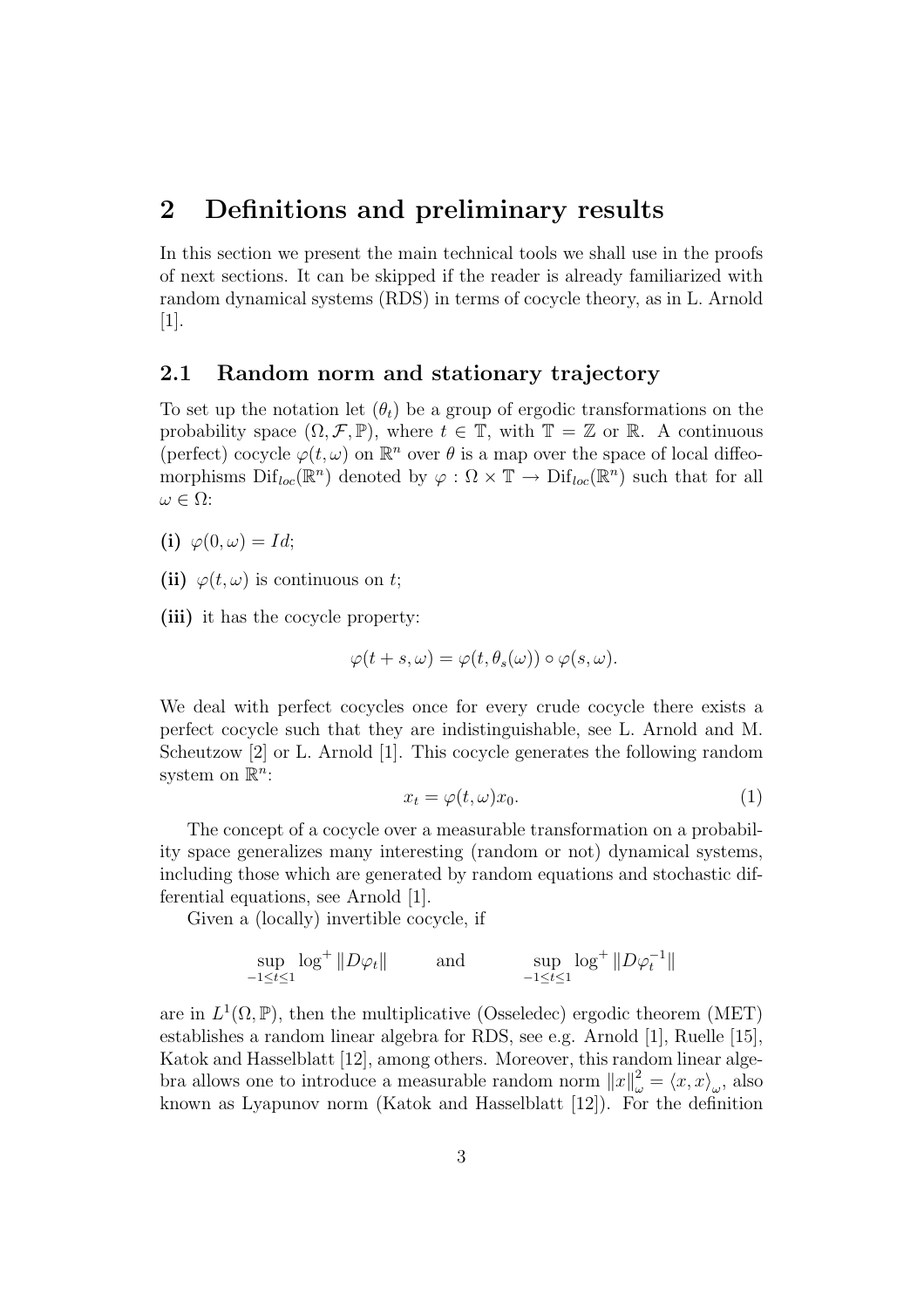of this norm and a survey of its properties we would suggest an interested reader to see [1, Thm. 3.7.4] and references therein. We only recall that the random norm is such that the exponential behaviour of the linearized cocycle  $D\varphi_t$  imitates the exponential behaviour of a deterministic linear systems with respect to the Euclidean norm, up to an exponential ("small") correction term. More precisely: if  $\Lambda$  is the maximum of the modulus of the Lyapunov spectrum and  $a > 0$  is smaller than the minimum of the modulus of these exponents, then,

$$
e^{-(\Lambda+a)|t|} \|x\|_{\omega} \le \|\Phi(t,\omega)x\|_{\theta_t\omega} \le e^{(\Lambda+a)|t|} \|x\|_{\omega} \text{ for } t \in \mathbb{T},
$$

For each  $\varepsilon > 0$  there exists a random variable  $B_{\varepsilon}$ (.) :  $\Omega \to [1, +\infty)$  which provides an equivalence between the random norm and the Euclidean norm, i.e. for all  $x \in \mathbb{R}^d$ :

$$
\frac{1}{B_{\varepsilon}(\omega)} \|x\| \le \|x\|_{\omega} \le B_{\varepsilon}(\omega) \|x\| \tag{2}
$$

Moreover, we have that  $B_{\varepsilon}(\theta_t \omega) \leq B_{\varepsilon}(\omega) e^{\varepsilon|t|}$ , see [1] or [5].

We define the main spaces which we are going to work with, see also [7].

- a) Homeo( $\Omega, \mathbb{R}^m$ ) denotes the space of random homeomorphisms given by measurables  $h(\cdot, \cdot) : \Omega \times \mathbb{R}^m \to \mathbb{R}^m$  such that for each  $\omega \in \Omega$ ,  $h(\omega, \cdot)$ :  $\mathbb{R}^m \to \mathbb{R}^m$  is a homeomorphism.
- b)  $C_b(\Omega, \mathbb{R}^m)$  denotes the space of random bounded continuous maps  $u(\omega, \cdot)$ such that:

$$
||u||_{C_b(\Omega,\mathbb{R}^m)} = \mathbb{E}\left[\sup_{x\in\mathbb{R}^m} ||u(\omega,x)||_{\omega}\right] < +\infty.
$$

c)  $C_{0,b}(\Omega,\mathbb{R}^m) \subset C_b(\Omega,\mathbb{R}^m)$  denotes the subspace of random bounded continuous maps which fix the origin, i.e.  $u \in C_{0,b}(\Omega, \mathbb{R}^m)$  if  $u(\omega, 0) = 0$ a.s.. We shall denote the norm in  $C_b(\Omega, \mathbb{R}^m)$  restricted to this subspace by  $\left\|\cdot\right\|_{C_{0,b}(\Omega,\mathbb{R}^m)}$ .

The spaces  $C_{0,b}(\Omega,\mathbb{R}^m)$  and  $C_b(\Omega,\mathbb{R}^m)$  with the norm defined above are Banach spaces, see [7, Prop. 2.2].

Let  $\varphi(\omega, t, \cdot)$  be a cocycle over a family of ergodic transformations  $\theta_t$ :  $\Omega \to \Omega$  on a complete probability space  $(\Omega, \mathcal{F}, P)$ , with  $t \in \mathbf{T}$ , where  $\mathbf{T} = \mathbb{Z}$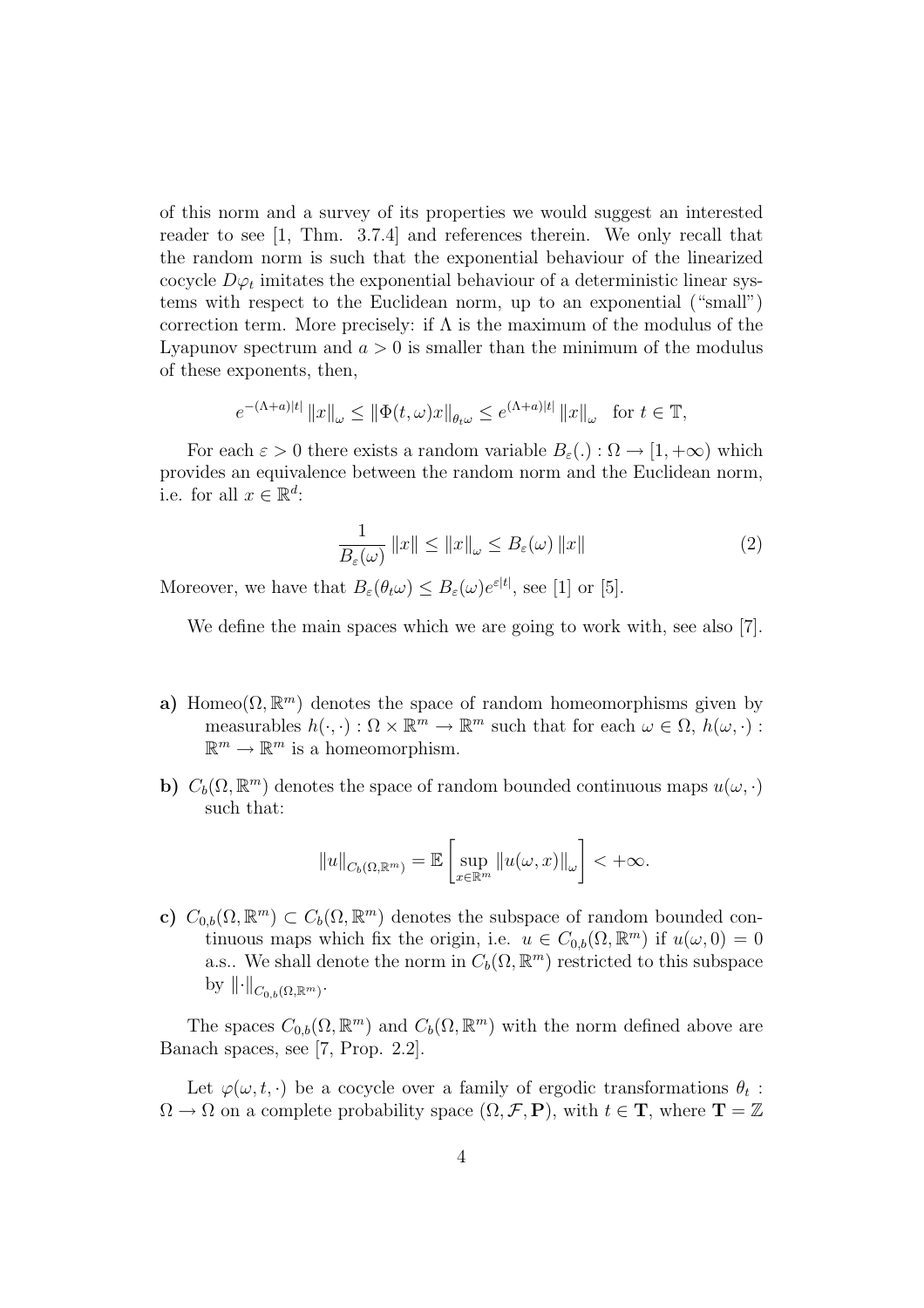or R. We say that an F-measurable random variable  $Y : \Omega \to \mathbf{R}^d$  is a stationary trajectory of  $\varphi(t,\omega,\cdot)$  if

$$
\varphi(t,\omega,Y(\omega))=Y(\theta_t\omega)
$$

for all  $t \in \mathbf{T}$  and every  $\omega \in \Omega$ . We say that a stationary trajectory is hyperbolic if the Lyapunov spectrum along its trajectory does not contain zero. For examples, see Section 3, where we show that support of invariant measures are stationary trajectories.

For discrete systems, frequently one finds the notation  $\varphi(\omega, \cdot)$  and  $\theta^k(\omega)$ , with  $k \in \mathbb{Z}$ , more natural than  $\varphi(1,\omega,\cdot)$  and  $\theta_k(\omega)$ , respectively. Hence,  $\varphi(k,\omega,\cdot)=\varphi(\theta^{k-1}(\omega),\cdot)\circ\ldots\varphi(\omega,\cdot).$ 

#### 2.2 Fixed point random Hartman-Grobman Theorem

Analogous to most of proofs of the continuous HGT, the arguments of our proofs of the random versions of this theorem along hyperbolic stationary trajectory are based on the discrete local version for a hyperbolic fixed point of random diffeomorphisms.

We shall denote by  $C_0^1(\Omega, \mathbf{R}^d)$  the space of random  $C^1$ -local diffeomorphisms which fix the origin. The discrete cocycle generated by the pair  $(f, \theta)$ is defined by:

$$
\varphi(n,\omega)(x) = f(\theta^{n-1}) \circ \ldots \circ f(\theta(\omega)) \circ f(\omega)(x).
$$

Its linearization is still a cocycle, i.e., if we denote by  $A(\omega) = D_0 f(\omega)$  the derivative of  $f$  at the origin, then,

$$
D\varphi(n,\omega)(x) = A(\theta^{n-1}) \circ \ldots \circ A(\theta(\omega)) \circ A(\omega)(x).
$$

For reader's convenience we rewrite this preliminary Hartman-Grobman result for random diffeomorphisms with hyperbolic fixed point:

Theorem 2.1 (HGT: fixed point, local discrete case) With the notations above, let  $f \in C_0^1(\Omega, \mathbf{R}^d)$  be a random local diffeomorphism whose linearized dynamical system generated by  $(A, \theta)$  is hyperbolic. Then, for  $\mathbb{P}$ a.s., there exists a positive random variable  $v(\omega)$  and a local homeomorphism  $h \in \text{Homeo}(\Omega, B(0, v(\omega)); h(B(0, v(\omega))))$  such that:

$$
f(\omega, x) = h^{-1}(\theta \omega) A(\omega) h(\omega)(x),
$$

for all x in the domain of the composition. The random conjugacy h is unique of the form  $I + u$  with  $u \in C_{0,b}(\Omega, \mathbb{R}^m)$ .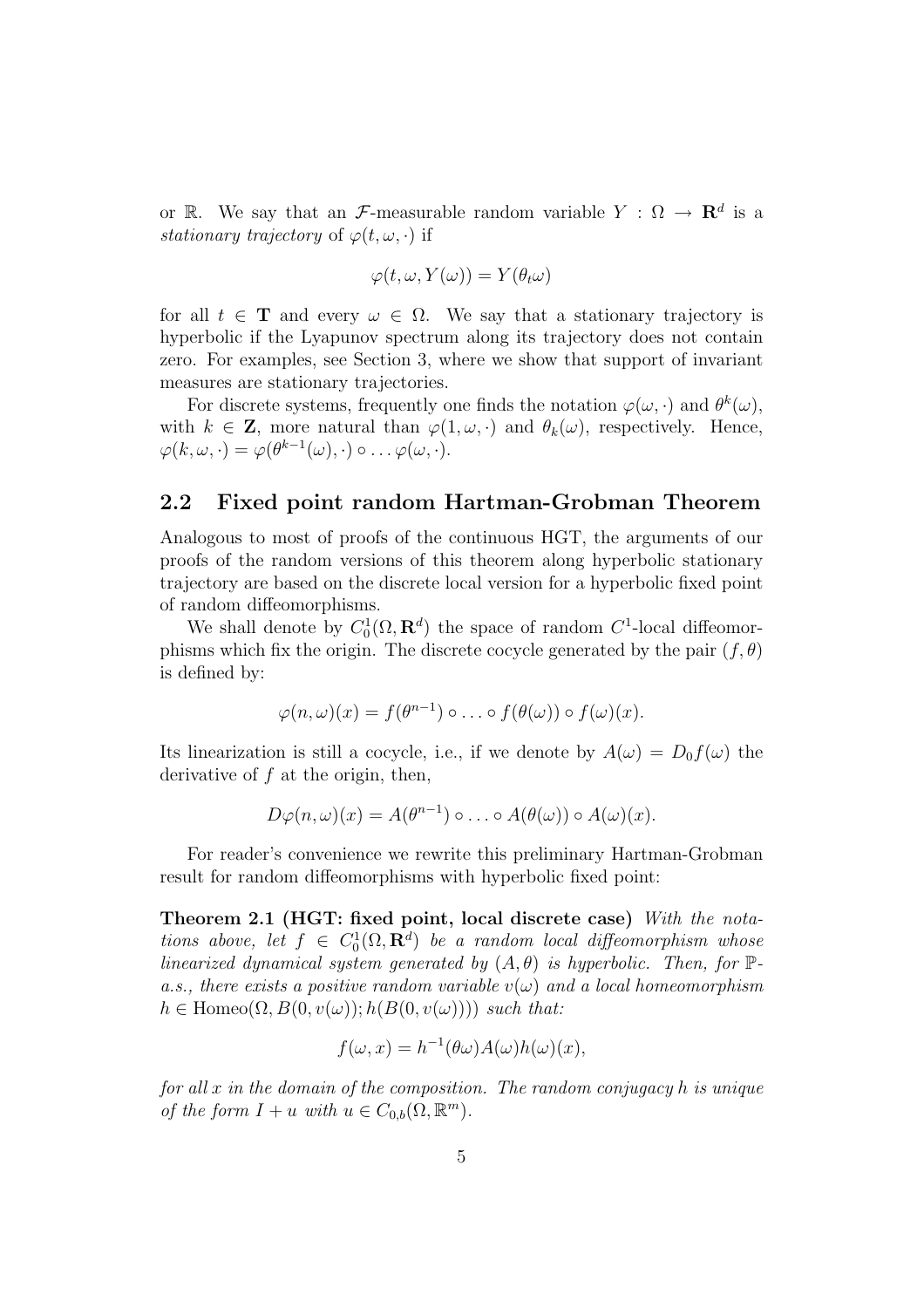#### Proof:

The proof is quite technical, see [7]. To figure out the idea of the localization, we recall that there is a requirement that the non-linear component  $\Psi = f - A$  is Lipschitz in a neighbourhood of the origin with respect to the random norm with an apropriated Lipschitz constant equals to L. The relation between this constant and the random radius  $0 \le v(\omega) \le 1$  is such that for all x in the ball  $B(0, 2v(\omega))$  we have

$$
||D_x \Psi(\omega, \cdot)|| \leq \frac{L}{6 e B(\omega)^2}.
$$

Locally this is obviously satisfied since  $D_x\Psi$  is continuous with respect to x and  $D_0\Psi \equiv 0$ .

 $\Box$ 

### 3 Discrete case with stationary orbits

This section presents a generalization of Theorem 2.1 to hyperbolic stationary orbits, in particular, to hyperbolic invariant probability measure; it corresponds to the first extension of HGT for fixed point.

We shall decompose a cocycle around a stationary trajectory writing:

$$
\varphi(\omega,\cdot)=D_{Y(\omega)}\varphi(\omega,\cdot)+\Psi(\omega,\cdot),
$$

where  $D_{Y(\omega)}\varphi$  is the derivative of the cocycle  $\varphi$  at the stationary point  $Y(\omega)$ and  $\Psi$  is its non-linear part.

Theorem 3.1 (HGT, discrete stationary orbit) Let  $Y(w)$  be a hyperbolic stationary orbit for a time-discrete  $C^1$ -cocycle  $\varphi(k,\omega,\cdot)$ . Then, there exists a random homeomorphism  $h(\omega): U(\omega) \to W(\omega)$  where  $U(\omega)$  is a random neighbourhood of  $Y(\omega)$  and  $W(\omega)$  is a neighbourhood of the origin in the tangent space  $T_{Y(\omega)}\mathbf{R}^d$ , such that:

$$
\varphi(\omega, x) = h^{-1}(\theta(\omega)) \circ (D_{Y(\omega)}\varphi(\omega, \cdot)) \circ h(\omega),
$$

for all x in the domain of the composition.

#### Proof:

The argument consists of using an adequate centralization of the cocycle around the stationary orbit in the following sense: define another cocyle  $\hat{\varphi}$ by

$$
\hat{\varphi}(\omega, x) := \varphi(\omega, x + Y(\omega)) - Y(\theta(\omega)).
$$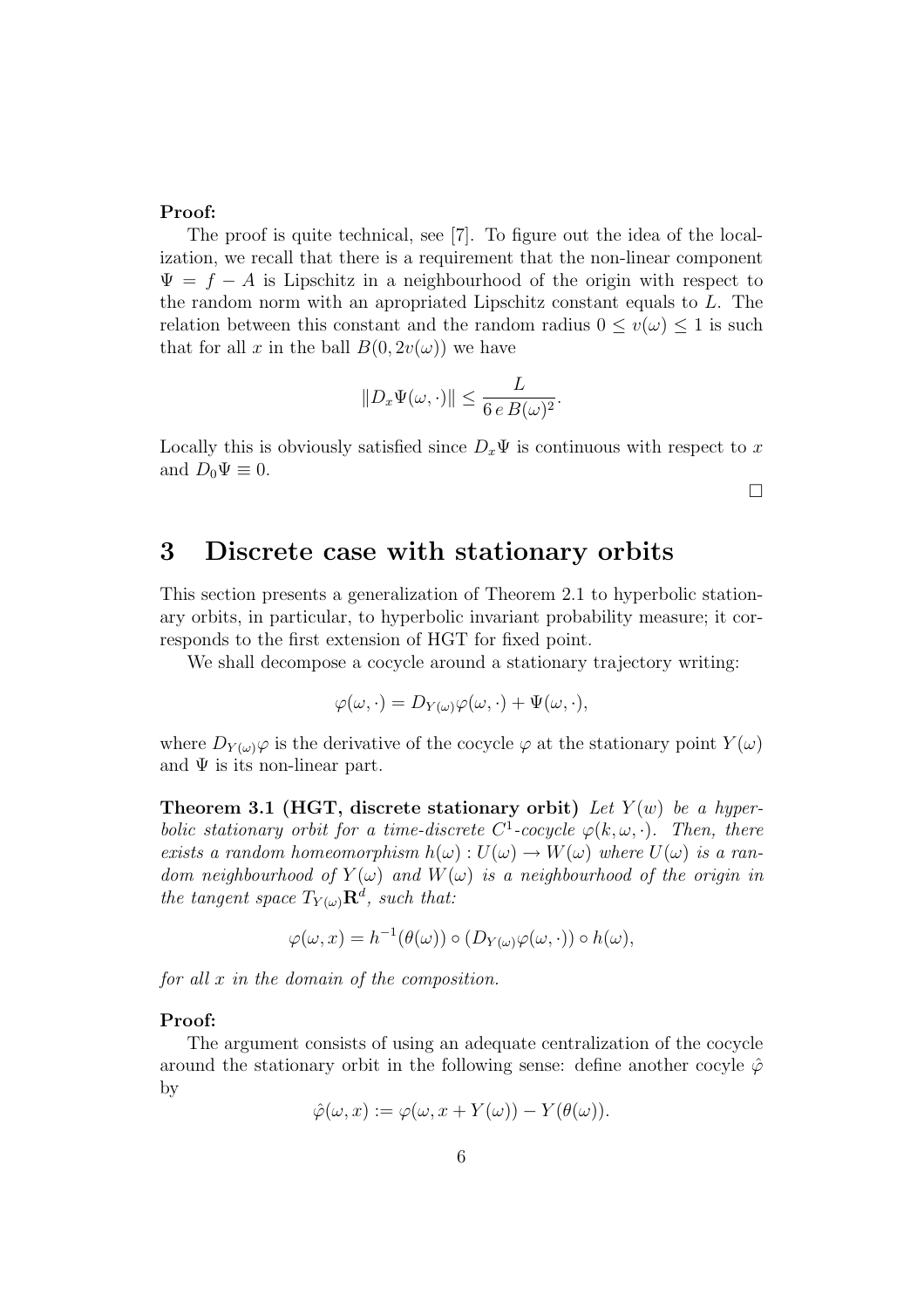One checks that  $\hat{\varphi}$  is a new cocycle such that the origin is a hyperbolic fixed point. The linearized system is now given by  $D_0\hat{\varphi}(t,\omega) = D_{Y(\omega)}\varphi(t,\omega,\cdot) \circ I$ , where the identity  $I: T_0 \mathbf{R}^d \to T_{Y(\omega)} \mathbf{R}^d$  is the derivative of the translation  $x \mapsto x + Y(\omega)$ .

By Theorem 2.1, there exists a local random topological conjugacy  $\hat{h}(\omega)$ :  $\hat{U}(\omega) \rightarrow \hat{V}(\omega)$  where  $\hat{U}(\omega)$  and  $\hat{V}(\omega)$  are open neighbourhood of the origin in  $\mathbf{R}^d$ , such that

$$
\hat{h}(\theta\omega) \circ \hat{\varphi}(\omega,\cdot) = D_0 \hat{\varphi}(\omega,\cdot) \circ \hat{h}(\omega).
$$

Finally, just define:

$$
h(\omega)(x) = \hat{h}(\omega)(x - Y(\omega)).
$$

¤

The formula of the statement holds with  $U(\omega) = Y(\omega) + \hat{U}(\omega)$ .

Let  $\mu$  be an ergodic invariant probability measure on  $\mathbb{R}^d$  for a given random dynamical systems generated by  $(\varphi, \theta)$  as in the hypothesis of Theorem 3.1 (in particular for a Markovian i.i.d. systems). One method of finding stationary orbits is constructing an equivalent cocycle on an enlarged underlying probability space. Let  $(\tilde{\Omega}, \tilde{\mathcal{F}}, \tilde{\mathbb{P}})$  be the following probability space:

$$
\tilde{\Omega} = \Omega \times \mathbb{R}^d, \qquad \qquad \tilde{\mathcal{F}} = \mathcal{F} \otimes \mathcal{B}(\mathbb{R}^d), \qquad \qquad \tilde{\mathbb{P}} = \mathbb{P} \otimes \mu.
$$

The family of ergodic transformation in  $\tilde{\Omega}$  will be defined by:

$$
\tilde{\theta}(\tilde{\omega}) = (\theta(\omega)), \varphi(\omega, x))
$$

with  $\tilde{\omega} = (\omega, x)$ . One easily sees that  $\tilde{\theta}$  is  $\tilde{\mathbb{P}}$ -preserving and ergodic, Carverhill [6]. We define the new equivalent cocycle  $\tilde{\varphi}(x,\tilde{\omega})$  by:

$$
\tilde{\varphi}(x,\tilde{\omega}) = \varphi(x,\omega)
$$

with  $\omega = \pi_1(\tilde{\omega})$ . Note that  $\tilde{Y} : \tilde{\Omega} \to \mathbb{R}^d$  given by  $\tilde{Y}(\tilde{\omega}) = \pi_2(\tilde{\omega})$  is a stationary orbit for the cocycle generated by  $(\tilde{\varphi}, \tilde{\theta})$  over the probability space  $(\tilde{\Omega}, \tilde{\mathcal{F}}, \tilde{\mathbb{P}})$ .

Corollary 3.2 (HGT on invariant probability measures) Let  $\mu$  be an invariant ergodic probability measure on  $\mathbf{R}^{d}$  for a Markov process generated by a C<sup>1</sup>-cocycle  $\varphi$ . If the system is hyperbolic  $\mu$ -a.s., then, for  $\mu$ -a.e.  $x \in \mathbb{R}^d$ , there exists a random homeomorphism  $h(x, \omega) : U(x, \omega) \to W(x, \omega)$  where  $U(x,\omega)$  is a random local neighbourhood of x and  $W(x,\omega)$  is a neighbourhood of the origin in  $T_x \mathbf{R}^d$ , such that:

$$
\varphi(\omega, y) = h^{-1}(\varphi(\omega, x), \theta(\omega)) \circ (D_x \varphi(\omega, \cdot)) \circ h(x, \omega)(y),
$$

for all y in the domain of the composition.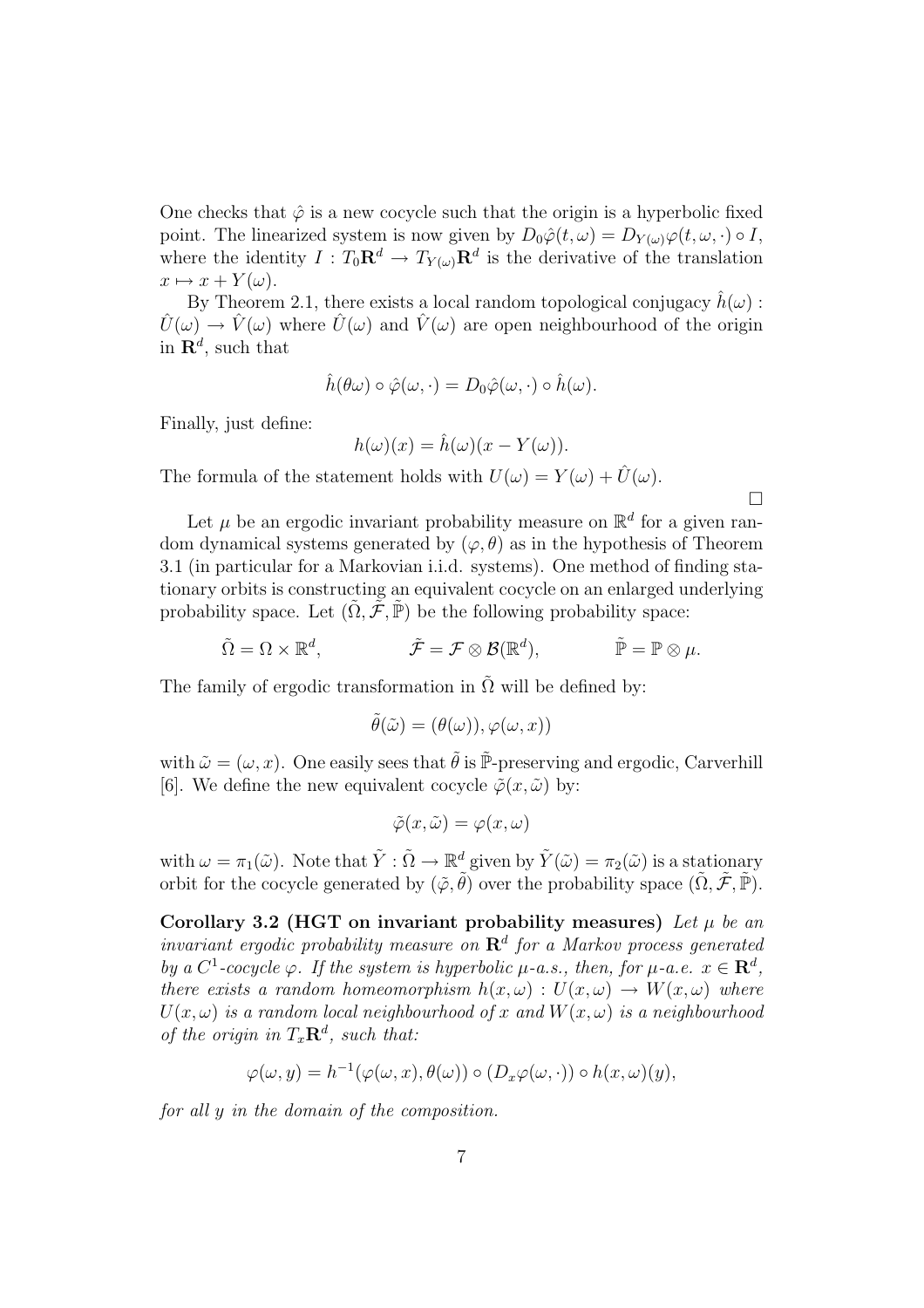#### Proof:

As stated before,  $\tilde{Y}(\tilde{\omega})$  is a stationary trajectory for the cocycle  $\tilde{\varphi}(\tilde{\omega}, \cdot)$ . By Theorem 3.1, for each  $\tilde{\omega} = (x, \omega)$  there exists a neighbourhood  $V_{(x,\omega)}$  and a random homeomorphism  $\tilde{h}(\tilde{\omega}) : V_{(x,\omega)} \to W_{(x,\omega)} \subset T_x \mathbf{R}^d$  such that

$$
\tilde{h}(\tilde{\theta}(\tilde{\omega})) \circ \tilde{\varphi}(\tilde{\omega}, y) = D_x \tilde{\varphi}(\omega, \cdot) \circ \tilde{h}(\tilde{\omega})(y).
$$

Now we establish the natural definition  $H(x,\omega) := \tilde{H}(\tilde{\omega})$ .

 $\Box$ 

#### Example: Random Hénon Map.

Consider the chaotic system generated by a random Hénon map  $H$  :  $(\omega,(x,y)) \mapsto (\alpha(\omega) + \beta(\omega)y - x^2, x),$  where  $\alpha, \beta : \Omega \to \mathbb{R}$  are real random variables on the probability space  $(\Omega, \mathcal{F}, P)$ . Consider the system  $H^{(n)}(\omega, x)$ generated by the RDS  $(H, \theta)$ , with  $\theta : \Omega \to \Omega$  an ergodic transformation, i.e.

$$
H^{(n)}(\omega,(x,y))=H(\theta^{n-1}\omega,\cdot)\circ\ldots\circ H(\theta\omega,\cdot)\circ H(\omega,(x,y)).
$$

Assume that  $\rho$  is an (ergodic) invariant probability measure on  $\mathbb{R}^2$  for this system. By the corollary above, there exists a random homeomorphism  $h(\omega,(x,y)) : U((x,y),\omega) \to W(\omega)$  defined  $(\mathbf{P} \otimes \rho)$ -a.s. such that:

$$
\left(\begin{array}{c} \alpha + \beta y - x^2 \\ x \end{array}\right) = h^{-1}(\theta \omega, H(\omega, (x, y))) \circ \left(\begin{array}{c} -2x & \beta(\omega) \\ 1 & 0 \end{array}\right) \circ h(\omega, (x, y)).
$$

### 4 Continuous Case

To establish the main result, namely, a Hartman-Grobman theorem for hyperbolic stationary trajectories we shall first establish the result for a continuous  $C^1$ -cocycle  $\varphi$  which has the origin as a hyperbolic fixed point.

We shall assume that the cocycle  $\varphi$  is a continuous process in the group of diffeomorphisms, in fact most of the interesting cocycles in finite dimensional state space, independently of how they are generated (stochastic differential equation, random equation, etc) satisfies this assumption, see Arnold [1] and references therein.

Initially, consider discrete systems generated by time-one map  $\varphi(1,\omega,\cdot)$ . If the origin is a hyperbolic fixed point for the continuous system, it is also a hyperbolic fixed point for this discretization. Let  $V(\omega) = B(0, v(\omega))$  be the neighbourhood of conjugacy for this discrete cocycle, as stated in Theorem 2.1. With this notation we have: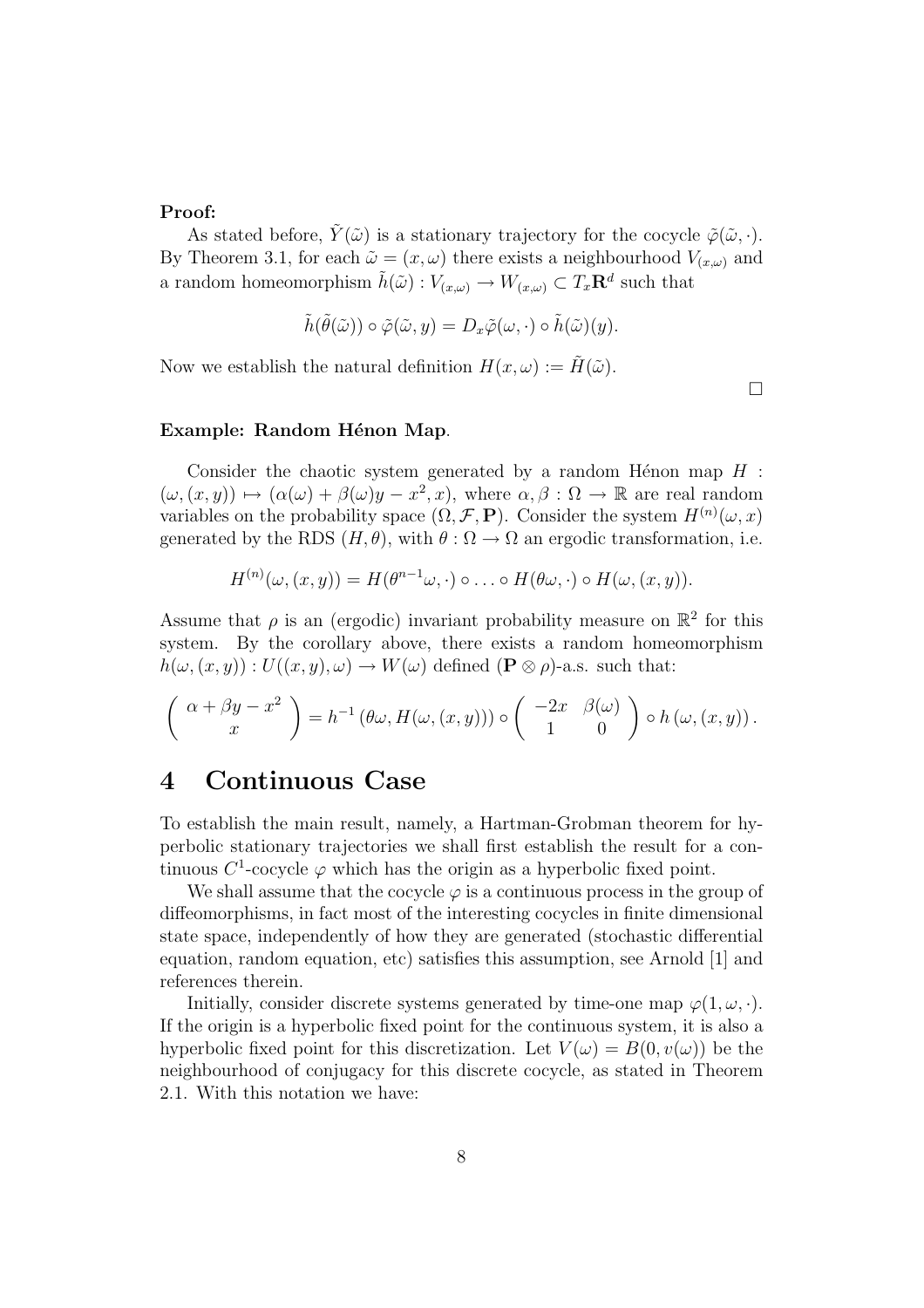**Lemma 4.1** Let  $\varphi(t,\omega,\cdot)$  be a  $C^1$ -cocycle on  $\mathbb{R}^d$  such that the origin is a hyperbolic fixed point. There exists a neighbourhood  $U(\omega) = B(0, u(\omega))$  such that:

$$
\varphi(t,\omega,x)\in V(\theta_t\omega),
$$

for all  $x \in U(\omega)$  and  $t \in [0,2]$ . Obviously  $u(\omega) \leq v(\omega)$ .

#### Proof:

Firstly, note that, by hyperbolicity, the derivative  $D_0\varphi(t,\omega,\cdot)$  is a nonsingular matrix, hence, there exists a ball centered at zero with radius  $R(t, \omega)$ 0 where  $\varphi(t,\omega,\cdot)$  is invertible. Let  $R(\omega)$  be the (measurable) random radius defined by

$$
R(\omega) = \inf \{ R(t, \omega); t \in [0, 2] \}.
$$

By continuity on t the variable  $R(\omega)$  is strictly positive.

We claim that  $\varphi(1,\theta_s\omega,x)$  is continuous on  $s\in[0,2]$  for all x in  $B(0,R(\omega))$ . In fact, in this case:

$$
\varphi(1,\theta_s,\omega,x) = \phi(1+s,\omega,\cdot) \circ \phi(s,\omega,x)^{-1},
$$

and the expression on the right hand side is continuous on s.

This continuity of  $\varphi(1,\theta_s\omega,x)$  on s implies that the radius of conjugacy in the discrete (time-one) case  $v(\theta_s\omega)$ , as defined in the proof of Theorem 2.1, is also continuous on  $s \in [0,2]$ . Hence,

$$
r := \inf \{ v(\theta_s \omega), s \in [0, 2] \} > 0,
$$

for all  $\omega \in \Omega$ . By continuity of  $\varphi(t,\omega,x)$  on t, for each  $\omega$  there exists a strictly positive radius  $u(\omega)$  such that  $\|\varphi(t,\omega,x)\| < r$  for all x such that  $||x|| < u(\omega)$ . Moreover, one can choose  $u(\omega)$  such that is is measurable.

¤

As we said before, considering the lemma above, the proof of the local HGT goes with the same ideas of the global version, [7, Thm 5.1], which is in fact a random adaptation of the ideas in Palis and de Melo [14] or S. Sternberg [18, Lemma 4].

We shall write, as before

$$
\varphi(t,\omega,\cdot) = \Phi(t,\omega,\cdot) + \Psi(t,\omega,\cdot),
$$

where  $\Phi$  is the linearization at the origin  $\Phi(t,\omega,\cdot) = D_0\varphi(t,\omega,\cdot)$ .

Theorem 4.1 (HGT for continuous cocycles, fixed point) Consider  $\varphi(t,\omega,x)$ , a  $C^1$ -cocycle on  $\mathbb{R}^d$ . If the origin is a hyperbolic fixed point, then there exists a random conjugacy between  $\varphi$  and its linearization  $\Phi = D\varphi$ .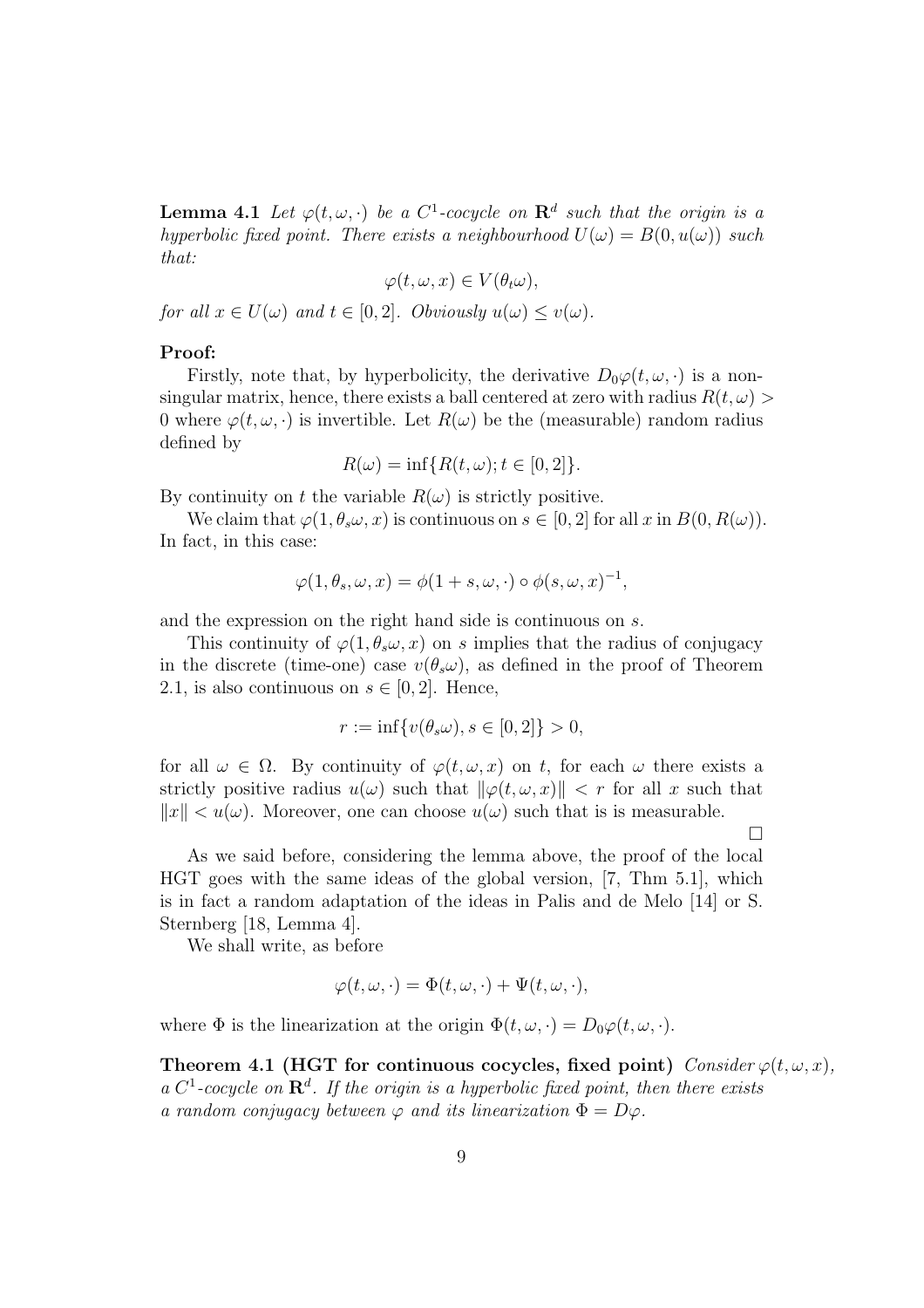More precisely: there exists a random neighbourhood  $U(\omega) = B(0, u(\omega))$ and a measurable random homeomorphism  $H(\omega) : U(\omega) \to H(U(\omega))$  such that

$$
\varphi(t,\omega,\cdot) = H^{-1}(\theta_t \omega) \Phi(t,\omega) H(\omega)(\cdot).
$$

for all x in  $U(\omega)$  and  $t \in [-1, 1]$ .

#### Proof:

As stated before, let h be the random conjugacy of Theorem 3.1 for the discrete system generated by  $\varphi(1,\omega,x)$ . Let  $u(\omega)$  be the strictly positive random radius defined in the lemma above. For  $x \in U(\omega)$ , define:

$$
H(\omega, x) = \int_0^1 \Phi(-s, \theta_s \omega) h(\theta_s \omega) \varphi(s, \omega, x) ds.
$$
 (3)

Lemma 4.1 guarantees that the composition makes sense and that the integrand is continuous on s, hence  $H(\omega)$  is well-defined. Note also that, by hyperbolicity,  $\Phi(s,\omega)$  is an invertible cocycle and  $\Phi(-s,\theta_s\omega) = \Phi(s,\omega)^{-1}$ .

Let t be in the interval  $[-1, 1]$ , then

$$
\Phi(t,\omega)H(\omega)(x) = \int_0^1 \Phi(t-s,\theta_s\omega)h(\theta_s\omega)\varphi(s-t,\theta_t\omega,\cdot)ds \ \circ \varphi(t,\omega,x).
$$

Changing the variable  $r = s - t$ , we have:

$$
\Phi(t,\omega)H(\omega)(x) = \int_{-t}^{1-t} \Phi(-r,\theta_{r+t}\omega)h(\theta_{r+t}\omega)\varphi(r,\theta_t\omega,.)dr \circ \varphi(t,\omega,x)
$$
  
\n
$$
= \left[\int_{-t}^{0} \Phi(-r,\theta_{r+t}\omega)h(\theta_{r+t}\omega)\varphi(r,\theta_t\omega,.)dr + \int_{0}^{1-t} \Phi(-r,\theta_{r+t}\omega)h(\theta_{r+t}\omega)\varphi(r,\theta_t\omega,.)dr\right] \circ \varphi(t,\omega,x).
$$

The first integral inside the bracket equals:

$$
\int_{-t}^{0} \Phi(-r-1, \theta_{r+t+1}\omega) \left[ \Phi(1, \theta_{t+r}\omega) h(\theta_{r+t}\omega) \varphi(-1, \theta_{r+t+1}\omega, \cdot) \right] \varphi(r+1, \theta_t\omega, \cdot) dr.
$$
\n(4)

But Theorem 2.1 states that

$$
\Phi(1,\theta_{t+r}\omega)h(\theta_{r+t}\omega)\varphi(-1,\theta_{r+t+1}\omega,.)=h(\theta(\theta_{r+t}\omega)).
$$

Note that the domain makes sense because the formula above is applied to a point

$$
\varphi(r+1,\theta_t\omega,\cdot)\circ\varphi(t,\omega,x)=\varphi(t+r+1,\omega,x)\in B(0,u(\theta_{t+r+1}\omega)),
$$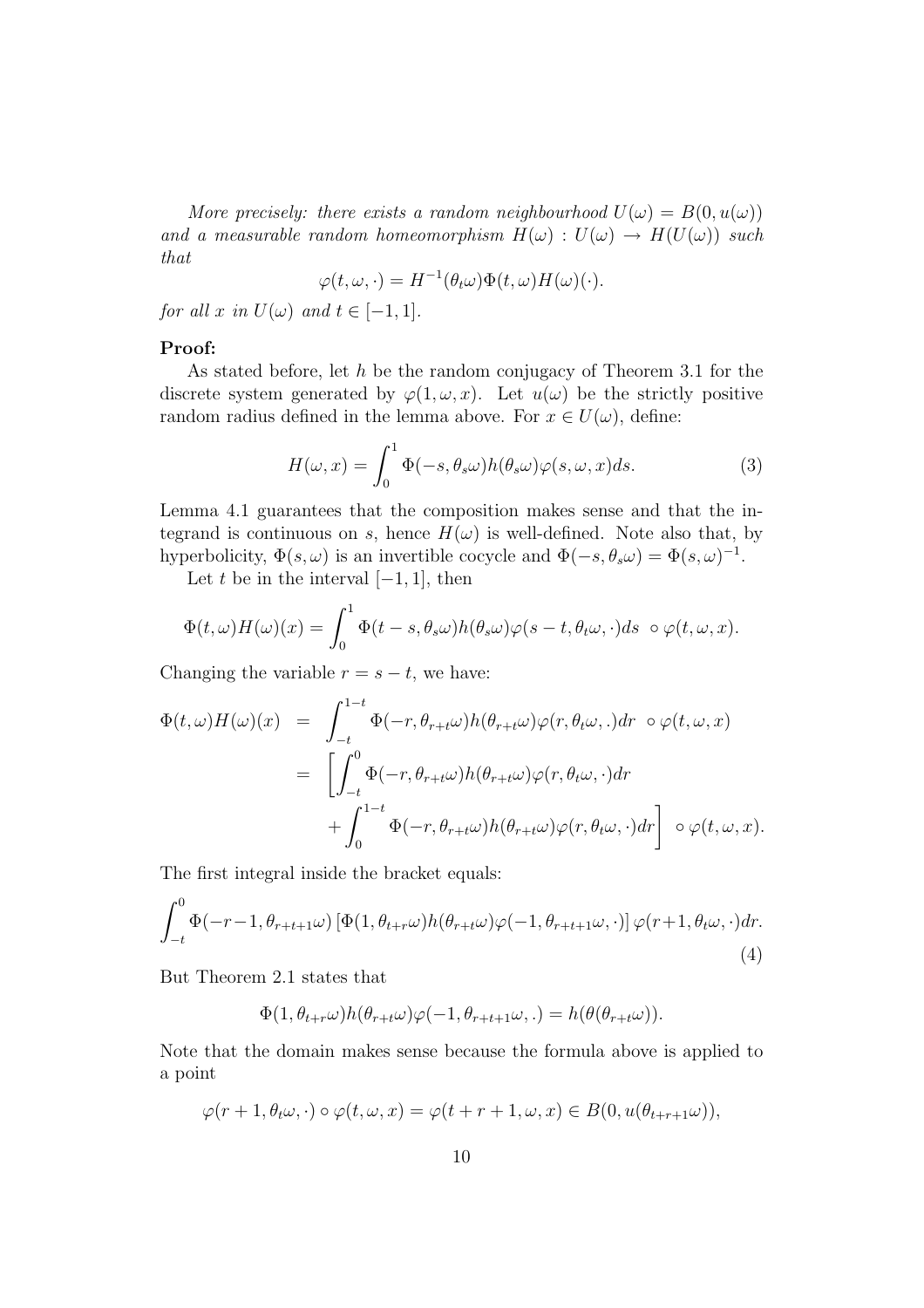with  $t + r + 1 < 2$ .

Hence, expression (4) equals:

$$
\int_{-t}^{0} \Phi(-r-1, \theta_{r+t+1}\omega) h(\theta(\theta_{r+t}\omega))\varphi(r+1, \theta_t\omega, \cdot) dr,
$$

which, changing variables again with  $s = r + 1$ , becomes:

$$
\int_{1-t}^1 \Phi(-s, \theta_{s+t}\omega) h(\theta_{s+t}\omega)) \varphi(s, \theta_t\omega, \cdot) ds.
$$

Hence,

$$
\Phi(t,\omega)H(\omega)(x) = \left[\int_{1-t}^{1} \Phi(-s,\theta_{s+t}\omega)h(\theta_{s+t}\omega)\varphi(s,\theta_t\omega,\cdot)ds \n+ \int_{0}^{1-t} \Phi(-r,\theta_{r+t}\omega)h(\theta_{r+t}\omega)\varphi(r,\theta_t\omega,\cdot)dr\right] \circ \varphi(t,\omega,x) \n= \left[\int_{0}^{1} \Phi(-s,\theta_{s+t}\omega)h(\theta_{s+t}\omega))\varphi(s,\theta_t\omega,\cdot)ds\right] \circ \varphi(t,\omega,x) \n= H(\theta_t\omega)\varphi(t,\omega,x).
$$

We still have to prove that  $H(\omega)$  is indeed a homeomorphism. We shall conclude this fact by showing that  $H = I + u$  with u in the space  $C_{0,b}(\Omega, \mathbb{R}^m)$ . Therefore, by the uniqueness stated in Theorem 2.1,  $H(\omega) = h(\omega)$  a.s.. For readers convenience, we leave this part of the prove to be done in the next lemma.

¤

**Lemma 4.2** The random conjugacy H has the form  $H = I + u$  with u in the space  $C_{0,b}(\Omega,\mathbb{R}^m)$ .

Proof: We write

$$
H = I + \int_0^1 \Phi(-s, \theta_s \omega) (\Psi(s, \omega) + u(\theta_s \omega) \varphi(s, \omega)) ds
$$

and note that the component

$$
\int_0^1 \Phi(-s,\theta_s \omega) u(\theta_s \omega) \varphi(s,\omega) ds
$$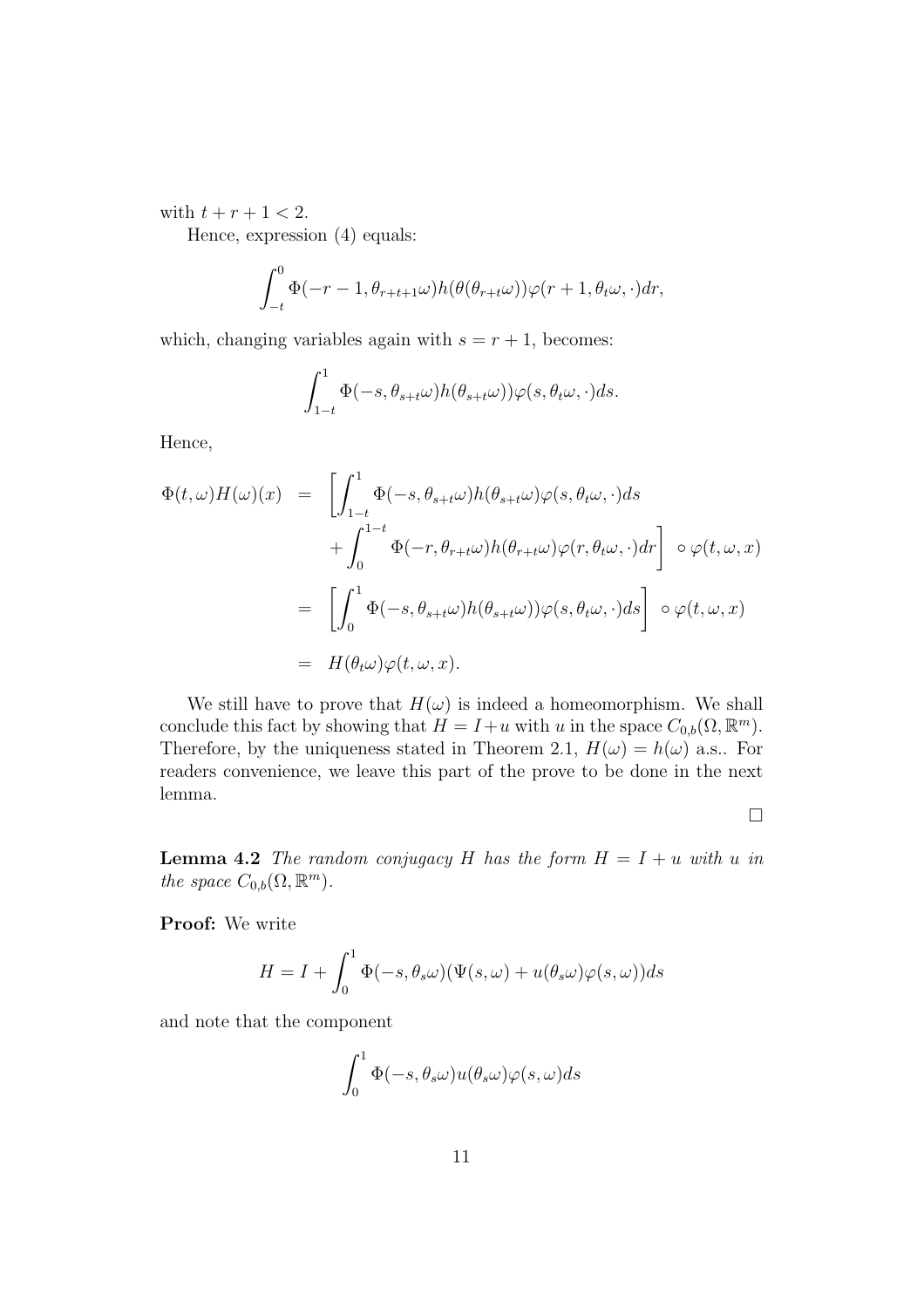belongs to  $C_{0,b}(\Omega,\mathbb{R}^m)$ , since  $u \in C_{0,b}(\Omega,\mathbb{R}^m)$  and  $\Phi$  is linear. Moreover, given an  $\varepsilon > 0$ , there exists a random variable  $\delta(\omega) \leq u(\omega)$  such that, if  $x \in B(0, \delta(\omega))$ , then for  $s \in [0, 1]$ :

$$
\|\Psi(s,\omega,x)\|_{\theta_s\omega} \leq \varepsilon.
$$

Hence the other component

$$
\int_0^1 \Phi(-s,\theta_s\omega)\big(\Psi(s,\omega))
$$

also belongs to  $C_{0,b}(\Omega,\mathbb{R}^m)$ .

Theorem 4.2 (HGT for continuous stationary trajectories) Let  $Y(w)$ be a hyperbolic stationary trajectory for a cocycle  $\varphi(t,\omega,\cdot)$ . Then, there exists a random homeomorphism  $H(\omega): U(\omega) \to W(\omega)$  where  $U(\omega)$  is a neighbourhood of  $Y(\omega)$  and  $W(\omega)$  is a neighbourhood of origin in the tangent space  $T_{Y(\omega)}\mathbf{R}^d$  such that:

$$
\varphi(t,\omega,\cdot)=H^{-1}(\theta_t\omega)\circ D_{Y(\omega)}\varphi(t,\omega,\cdot)\circ H(\omega),
$$

for all  $t \in [-1, 1]$ .

#### Proof:

Again, using the same centralization argument as in Theorem 3.1, define a new cocycle  $\hat{\varphi}$  by:

$$
\hat{\varphi}(t,\omega,x) := \varphi(t,\omega,x+Y(\omega)) - Y(\theta_t\omega).
$$

The linearized flow is now given by  $D_0\hat{\varphi}(t,\omega) = D_{Y(\omega)}\varphi_t \circ I$ , where the identity  $I: T_0 \mathbf{R}^d \to T_{Y(\omega)} \mathbf{R}^d$  is the derivative of the translation  $x \mapsto x+Y(\omega)$ .

By Theorem 4.1 there exists a random conjugacy  $\hat{H}(\omega) : U(\omega) \to V(\omega)$ where  $U(\omega)$  and  $V(\omega)$  are open neighbourhood of the origin in  $\mathbb{R}^d$ , such that

$$
\hat{\varphi}(t,\omega,\cdot)=\hat{H}^{-1}(\theta_t\omega)\circ D_0\hat{\varphi}(t,\omega,\cdot)\circ\hat{H}(\omega).
$$

Finally, as in the discrete case, just define:

$$
H(\omega)(x) = \hat{H}(\omega)(x - Y(\omega)).
$$

 $\Box$ 

Note that, if  $\varphi$  is a solution flow of an Itô stochastic differential equation, the cocycle  $\hat{\varphi}$  is non-adapted (hence is not a solution of any Itô stochastic

¤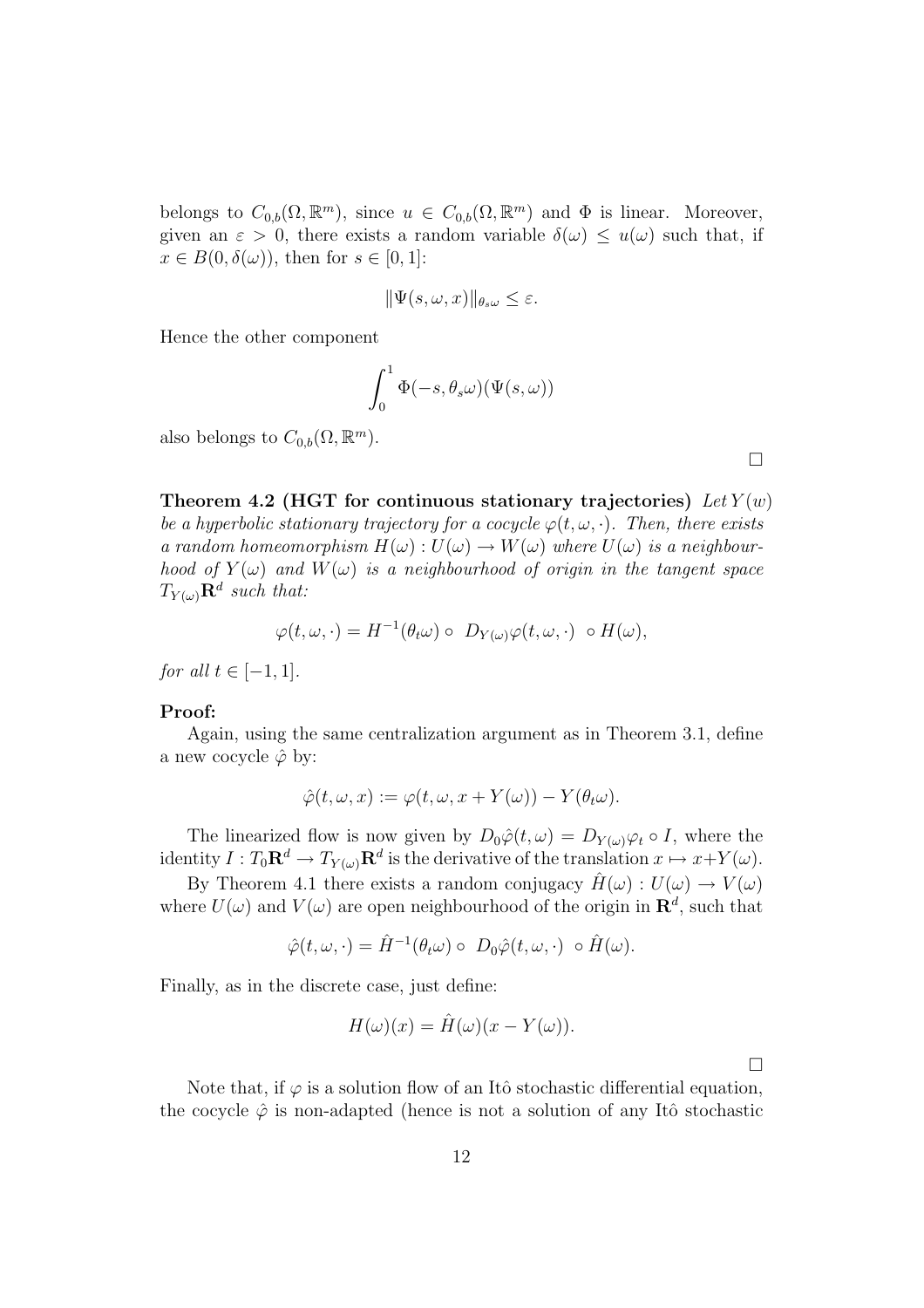equation). Due to this fact, there is a good advantage on having a HGT for general cocycle instead of the particular case of solutions of stochastic differential equations.

Analogously to the discrete case, if the cocycle generates a Markov processes (typically, consider those cocyles which are either deterministic flows or solution flows of stochastic differential equations), if there exists  $\mu$  an ergodic invariant probability measure on  $\mathbb{R}^d$  for  $\varphi(t,\omega,\cdot)$ , we can construct an stationary trajectory by constructing an equivalent cocycle on an enlarged underlying probability space. Again, consider the probability space  $(\Omega, \mathcal{F}, \mathbb{P})$ , as defined before Corollary 3.2. The family of ergodic transformation is now given by:

$$
\tilde{\theta}_t(\tilde{\omega}) = (\theta_t(\omega)), \varphi_t(\omega, x))
$$

It preserves the ergodic probability measure  $\tilde{\mathbb{P}}$ . Define the new equivalent cocycle  $\tilde{\varphi}_t(\tilde{\omega},x)$  by:

$$
\tilde{\varphi}_t(\tilde{\omega},x) = \varphi_t(\omega,x)
$$

with  $\omega = \pi_1(\tilde{\omega})$ . Note that  $\tilde{Y} : \tilde{\Omega} \to \mathbb{R}^d$  given by  $\tilde{Y}(\tilde{\omega}) = \pi_2(\tilde{\omega})$  is a stationary trajectory for the cocycle generated by  $(\tilde{\varphi}_t, \tilde{\theta})$  over the probability space  $(\Omega, \mathcal{F}, \mathbb{P})$ .

Corollary 4.3 (HGT on invariant probability measures) Let  $\mu$  be an invariant ergodic probability measure on  $\mathbb{R}^d$  for a Markov process associated with the cocycle  $\varphi$  (say, solution of an stochastic differential equation). Assume hyperbolicity  $\mu$ -a.s., then, for  $\mu$ -a.e.  $x \in \mathbb{R}^d$ , there exists a random homeomorphism  $H(x,\omega): U(x,\omega) \to W(x,\omega)$  where  $U(x,\omega)$  is a random neighbourhood of x and  $W(x, \omega)$  is a neighbourhood of the origin in the tangent space  $T_x \mathbf{R}^d$  such that:

$$
\varphi(t,\omega,y) = H^{-1}(x_t(\omega),\theta_t\omega) \circ D_{x_t}\varphi(t,\omega,\cdot) \circ H(x,\omega)(y),
$$

for all y in the domain of the composition, where  $x_t = \varphi(t, \omega, x)$  and  $t \in [0, 1]$ .

#### Proof:

The proof is essentially the same as in the discrete case. Take  $Y(\omega)$ the stationary trajectory for the cocycle  $\tilde{\varphi}(t, \tilde{\omega}, \cdot)$ . By Theorem 4.2, for each  $\tilde{\omega} = (x, \omega)$  there exists a neighbourhood  $V_{(x,\omega)}$  and a random homeomorphism  $\tilde{H}(\tilde{\omega}): V_{(x,\omega)} \to W_{(x,\omega)} \subset T_x \mathbf{R}^d$  such that

$$
\tilde{H}(\tilde{\theta}_t(\tilde{\omega})) \circ \tilde{\varphi}(t,\tilde{\omega},x) = T_{\tilde{Y}(\tilde{\omega})} \tilde{\varphi}(t,\omega,\cdot) \circ \tilde{H}(\tilde{\omega})(x).
$$

Now state the natural definition  $H(x,\omega) = \tilde{H}(\tilde{\omega})$ .

 $\Box$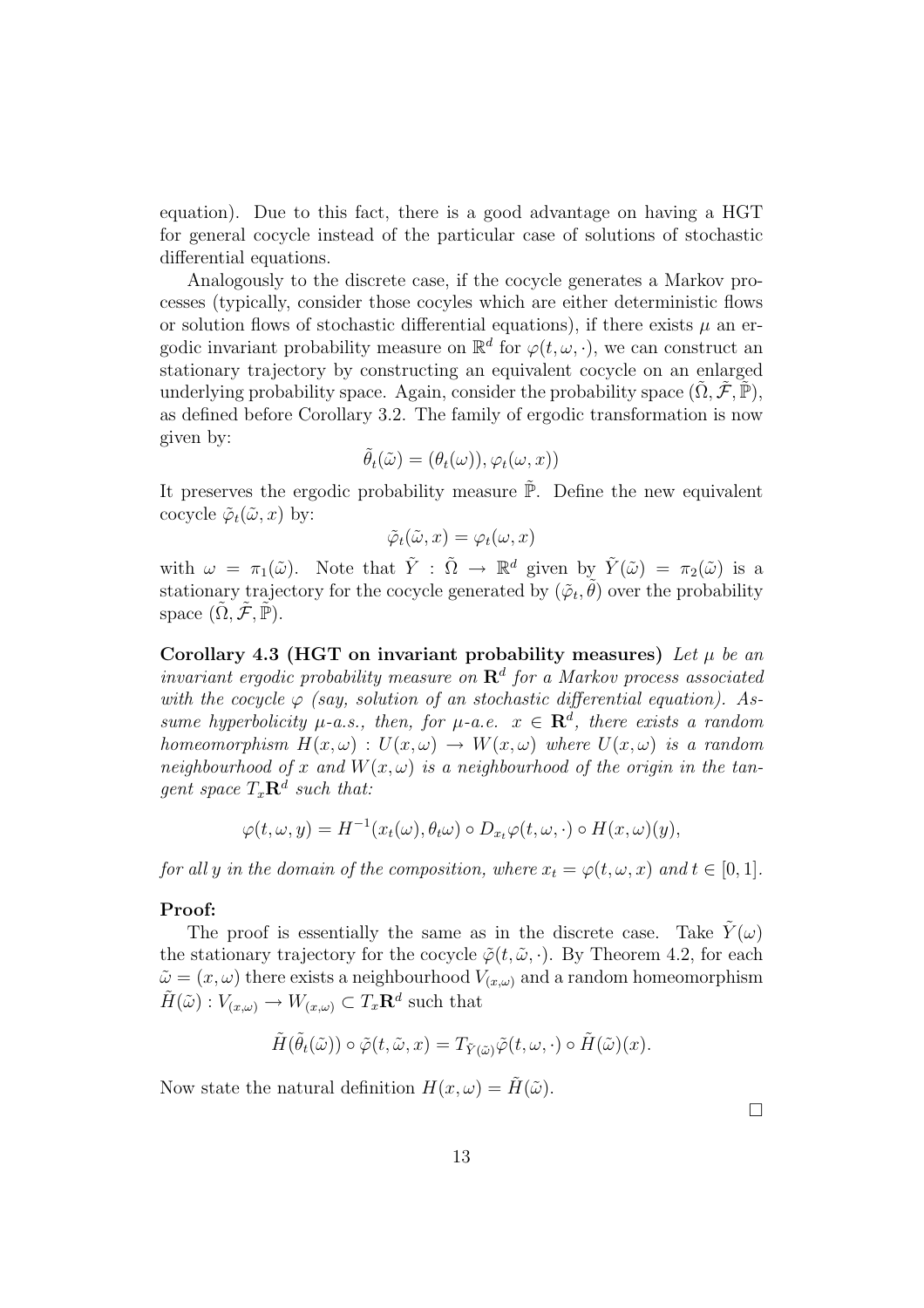Figure 1 illustrates the result of Theorem 4.2. The linearized trajectory  $v_t = D\varphi(v_0)$  equals the image  $H(x_t, \omega)(y_t)$  of some  $y_t = \varphi(t, \omega, y_0)$  with  $y_t \in V(x_t, \theta_t \omega)$  for all  $t \in [-1, 1]$ . It gives a pictorial view of the fact that the linearized cocycle  $D\varphi$  together with the random homeomorphism H characterize completely the cocycle  $\varphi$  in a neighbourhood of a hyperbolic stationary trajectory.

For stochastic dynamical systems on a Riemannian manifold, this centralization argument does not work straightforward once the group structure of  $\mathbb{R}^d$  is intrinsic in the argument. Nevertheless, by local coordinates, the conjugacy in  $\mathbb{R}^d$  is transported to the manifold, namely:

**Corollary 4.4** Let  $\varphi$  be a  $C^1$ -cocycle in a Riemannian manifold M. If  $Y(\omega)$ is a hyperbolic stationary point, then, there exist a random local homeomorphisms  $H(\omega): U(\omega) \subset M \to W(\omega)$  where  $W(\omega)$  is a neighbourhood of origin in  $T_{Y(\omega)}M$  such that:

$$
\varphi(t,\omega,\cdot)=H^{-1}(\theta_t\omega)\circ D_{Y(\omega)}\varphi(t,\omega,\cdot)\circ H(\omega),
$$

for all x and t which are in the domain of the composition (restricted to local coordinate neighbourhoods).



Figure 1: Tubular neighbourhood of conjugacy in the tangent bundle.

We recall the example of Baxendale [4] of a hyperbolic Brownian motion on the flat torus  $T^2$  (moreover, with non-zero rotation number, see Ruffino [16]). The ergodic invariant probability measure is the Lebesgue measure  $\lambda$ . The corollary above states that for  $\mathbb{P} \otimes \lambda$ -a.e.  $(\omega, x_0)$ , given the trajectory  $x_t(\omega) = \varphi_t(\omega, x_0)$  of this Brownian motion, there is a 'traveling' neighbourhood of  $x_t(\omega)$  such that the dynamics around  $x_t(\omega)$  in the torus is conjugate to the linearized dynamics in the tangent bundle.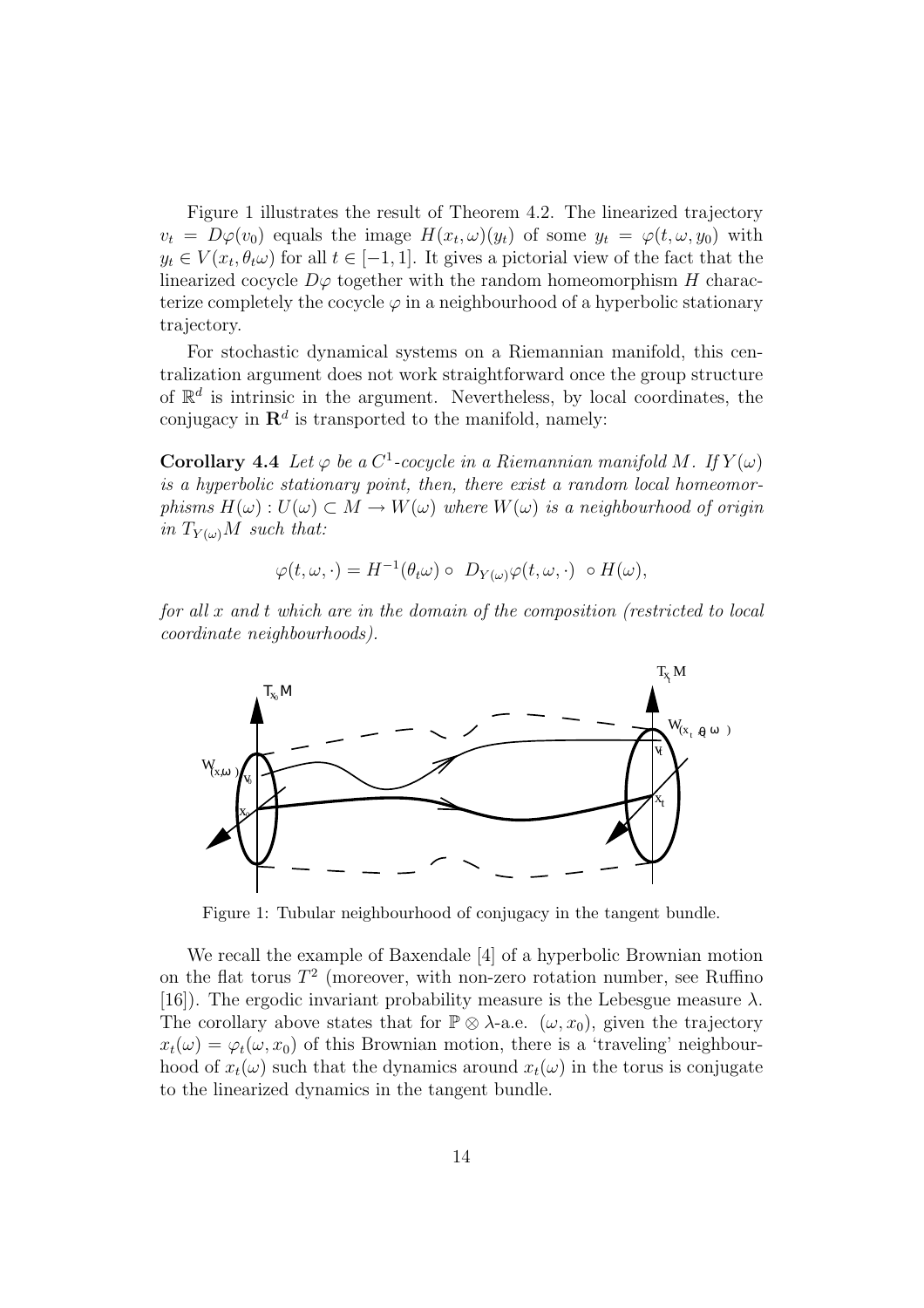### 5 Applications

In this section we describe explicitly the applications of Theorems 4.2 and 3.1 on deterministic dynamical systems. We intend rather to show directions of further problems. The theorems below are particular cases of Corollaries 3.2 and 4.3, one just have to lift the Markovian hypothesis and consider the probability space only as an ergodic invariant probability measures in the state space.

Theorem 5.1 (HGT, discrete chaotic systems) Let  $\rho$  be an ergodic invariant probability measure on  $\mathbf{R}^d$  for an application  $f: U \subset \mathbb{R}^d \to \mathbb{R}^d$ . If the system is hyperbolic  $\rho$ -a.s., then, for  $\rho$ -a.e.  $x \in \mathbb{R}^d$ , there exists a homeomorphism  $h(x) : U(x) \to W(x)$  where  $U(x)$  is a neighbourhood of x and  $W(x)$  is a neighbourhood of the origin in the tangent space  $T_x\mathbf{R}^d$ , such that:

$$
f(y) = h^{-1}(f(x)) \circ (D_x f(\cdot)) \circ h(x)(y),
$$

for all y in the domain of the composition.

Theorem 5.2 (HGT, continuous deterministic systems) Let  $\mu$  be an invariant ergodic probability measure on  $\mathbf{R}^{d}$  for the flow  $\varphi_t$  associated to an ODE. Assume hyperbolicity in  $\mu$ -a.s., then, for  $\mu$ -a.e.  $x \in \mathbb{R}^d$ , there exists a homeomorphism  $H(x): U(x) \to W(x)$  where  $U(x)$  is a neighbourhood of x and  $W(x)$  is a neighbourhood of the origin in the tangent space  $T_x\mathbf{R}^d$  such that:

$$
\varphi_t(y) = H^{-1}(x_t)(\cdot) \circ D_{x_t} \varphi_t(\cdot) \circ H(x)(y),
$$

for all y in the domain of the composition, where  $x_t = \varphi_t(x)$  and  $t \in [0,1]$ .

Among other systems, we recall that the Lorentz attractors fits perfectly for an analysis in view of Theorem 5.2, see e.g. Sparrow [17].

The results above suggest to apply the ideas of Cong [8] on topological classification of linear cocycles to generalize the classical classification of dynamics in a neighbourhood of hyperbolic fixed point to stationary hyperbolic orbits, i.e., with ergodic invariant measures with hyperbolic Lyapunov spectrum.

### References

- [1] ARNOLD, L. Random Dynamical Systems. Springer, Berlin (1998).
- [2] Arnold, L. and M. Scheutzow Perfect cocycles through stochastic differential equations. Prob. Th. Rel. Fields, 101, p. 65–88, 1995.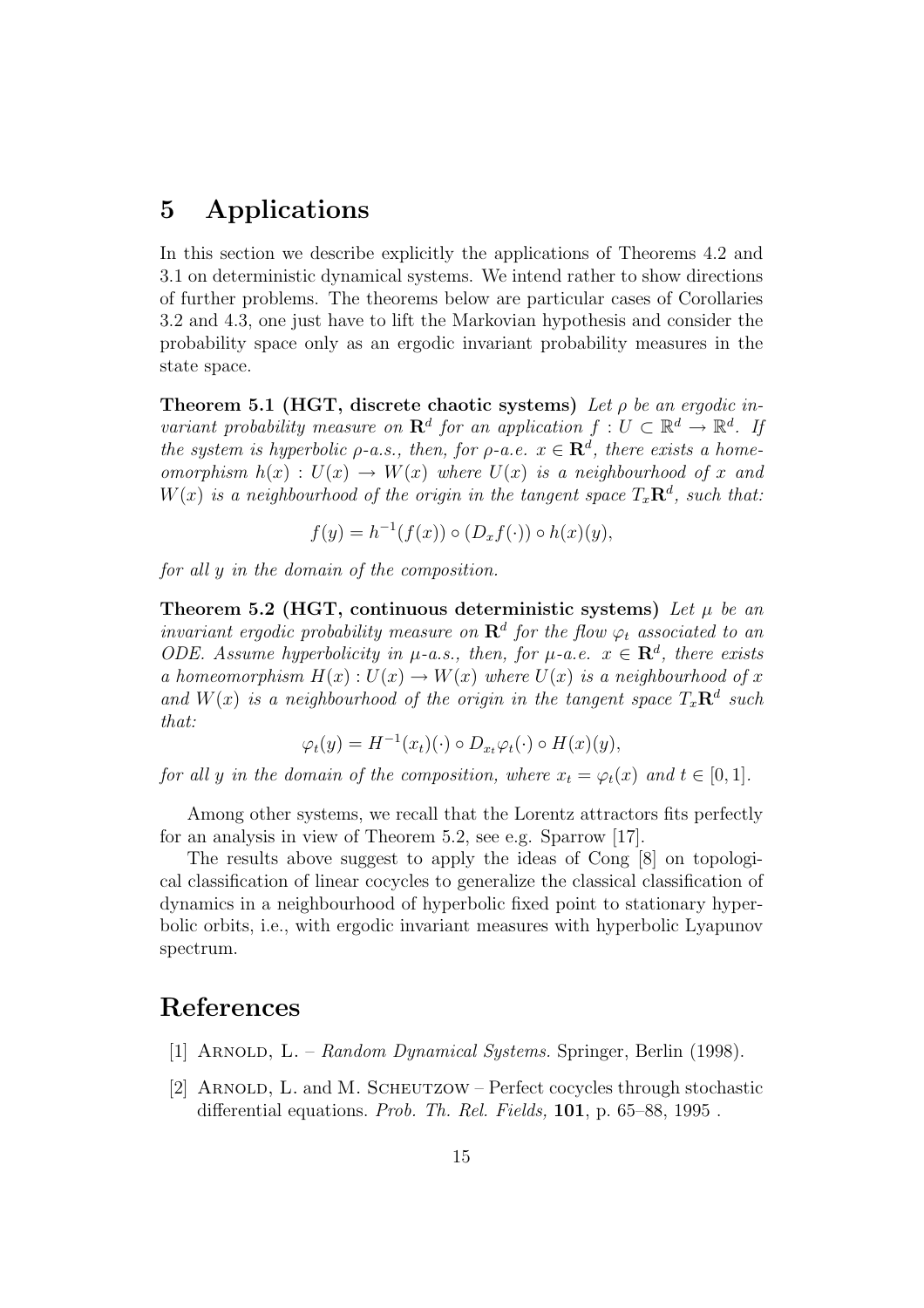- [3] Arnold, L. and P. Imkeller, Stratonovich calculus with spatial parameters and anticipative problems in multiplicative ergodic theory, Stochastic Processes and their Applications, 62, 19-54, 1996.
- [4] BAXENDALE, P. Asymptotic behaviour of stochastic flow of diffeomerphisms. In:Stochastic Processes and their Applications- Proceedings of the International Conference in Nagoya, July 2–6, 1985. Ed. K. Itô and T. Hida. Lecture Notes Math. 1203. Springer, 1986.
- [5] Boxler, P. A Stochastic Version of Center Manifold Theory. Probability Theory and Related Fields. 83, (1989), 509-545.
- [6] Carverhill, A. Flows of stochastic dynamical systems: Ergodic theory, Stochastics, 14 (1985), 273-317.
- [7] Coayla-Teran, E.A. and P.R.C. Ruffino Stochastic Versions of Hartman-Grobman theorems. Stochastics and Dynamics, 4(4)(2004), 571-593.
- [8] Cong, N. D. Topological classification of linear hyperbolic cocycles, Journal of Dynamics and Differential Equations, 8, no. 3 (1996), 427- 467.
- [9] GROBMAN, D. M. Homeomorphisms of systems of differential equations, Dokl. Akad. Nauk SSSR, 128 (1959), 880-881.
- [10] HARTMAN,  $P A$  lemma in the theory of structural stability of differential equations. *Proc. A.M.S.* **11** (1960), 610-620.
- [11] HARTMAN,  $P. On local homeomorphisms of Euclidean spaces, Bol.$ Soc. Math. Mexicana, 5 (1960), 220-241.
- [12] KATOK, A. AND B. HASSELBLATT Introduction to the modern theory of dynamical systems. CUP, 1999.
- [13] Mohammed, S.-E. A. and M. Scheutzow The stable manifold theorem for stochastic differential equations, Annals of Prob., Vol. 27, no. 2, pp. 615-652, 1999.
- [14] PALIS JR., J. AND W. DE MELO Geometric theory of Dynamical systems: an introduction. Springer-Verlag, New York, Heidelberg, Berlin, 1982.
- [15] RUELLE, D. Ergodic theory of differentiable dynamical systems,  $Publ$ . IHES 50 (1979) 275-305.